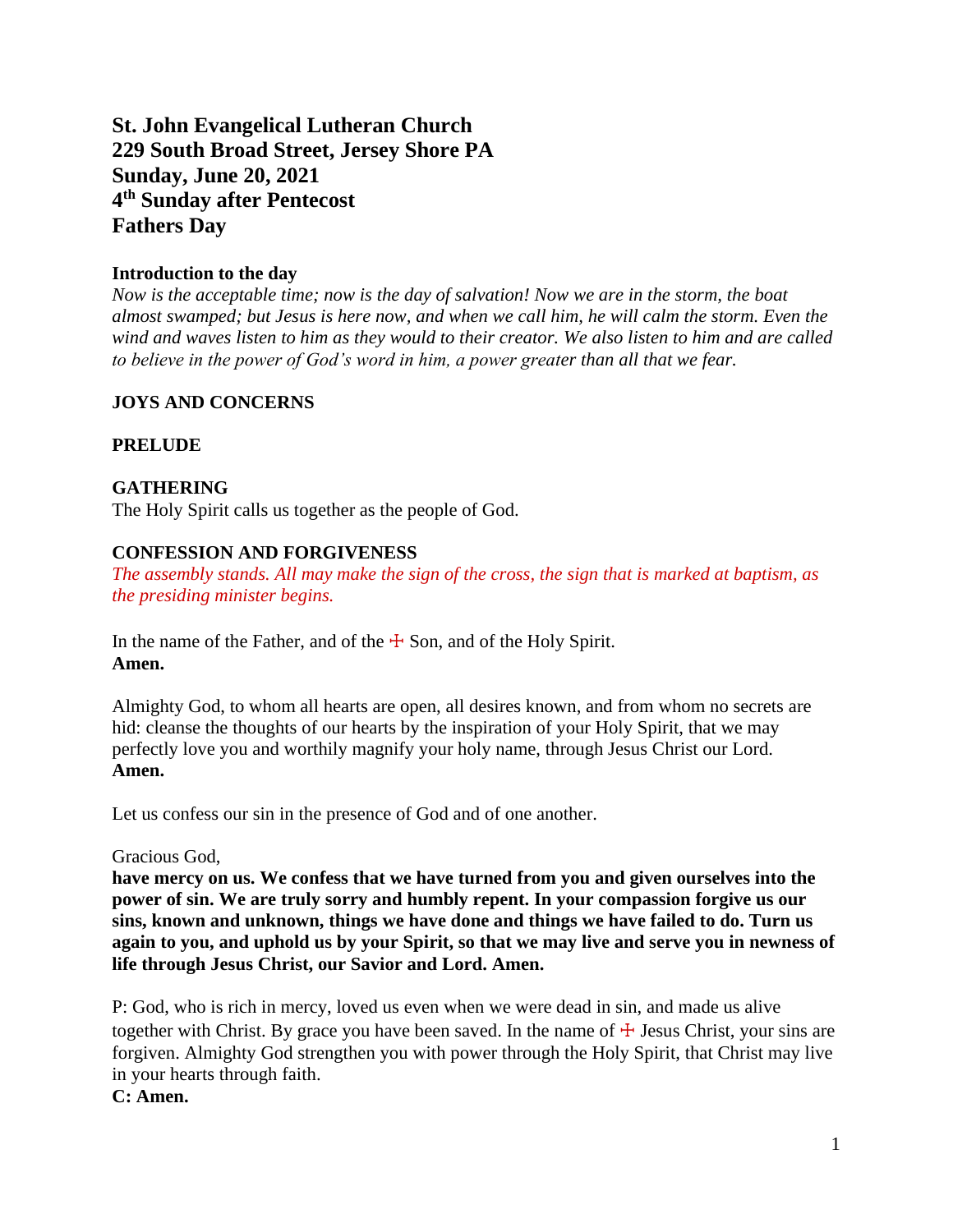#### **GATHERING SONG:** *Eternal Father, Strong to Save* **(ELW 756)**

#### **GREETING**

P: The grace of our Lord Jesus Christ, the love of God, and the communion of the Holy Spirit be with you all. **C: And also with you.**

#### **HYMN OF THE DAY:** *How Great Thou Art* **(ELW 856)**

#### **PRAYER OF THE DAY**

P: Let us pray.

**C: O God of creation, eternal majesty, you preside over land and sea, sunshine and storm. By your strength pilot us, by your power preserve us, by your wisdom instruct us, and by your hand protect us, through Jesus Christ, our Savior and Lord. Amen.**

#### **WORD**

God speaks to us in scripture reading, preaching, and song.

#### **FIRST READING: Job 38:1-11**

L: A reading from Job.

*At the end of the book of Job, after Job and his companions have argued about the cause of the great suffering Job endures, God finally speaks. These verses begin that speech, which is a grand vision of creation, describing God's ordering of the cosmos and inviting Job to marvel at its beauty.*

<sup>1</sup>The LORD answered Job out of the whirlwind: <sup>2"</sup>Who is this that darkens counsel by words without knowledge? <sup>3</sup>Gird up your loins like a man, I will question you, and you shall declare to me. <sup>4</sup>"Where were you when I laid the foundation of the earth? Tell me, if you have understanding. <sup>5</sup>Who determined its measurements—surely you know! Or who stretched the line upon it? <sup>6</sup>On what were its bases sunk, or who laid its cornerstone <sup>7</sup>when the morning stars sang together and all the heavenly beings shouted for joy? <sup>8"</sup>Or who shut in the sea with doors when it burst out from the womb?— <sup>9</sup>when I made the clouds its garment, and thick darkness its swaddling band, <sup>10</sup>and prescribed bounds for it, and set bars and doors, <sup>11</sup>and said, 'Thus far shall you come, and no farther, and here shall your proud waves be stopped'?" L: The word of the Lord. **C: Thanks be to God.**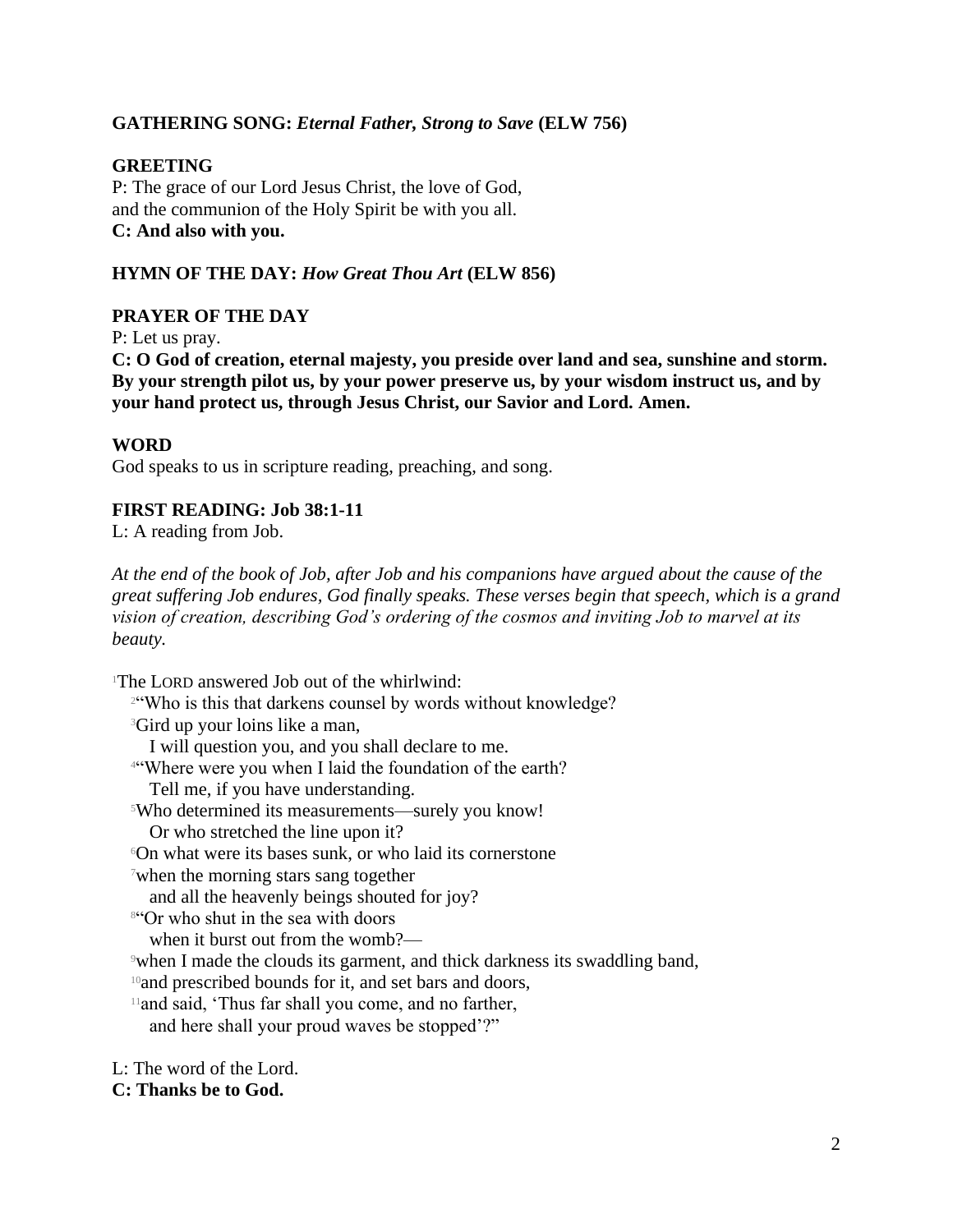#### **PSALM: 107:1-3, 23-32 read responsively**

<sup>1</sup>Give thanks to the LORD, for the LORD is good, for God's mercy endures forever. <sup>2</sup>**Let the redeemed of the LORD proclaim that God redeemed them from the hand of the foe,** <sup>3</sup>gathering them in from the lands; from the east and from the west, from the north and from the south. <sup>23</sup>**Some went down to the sea in ships, plying their trade in deep waters.** <sup>24</sup>They beheld the works of the LORD, God's wonderful works in the deep. <sup>25</sup>**Then God spoke, and a stormy wind arose, which tossed high the waves of the sea.** <sup>26</sup>They mounted up to the heavens and descended to the depths; their souls melted away in their peril.  $27$ They staggered and reeled like drunkards, and all their skill was of no avail. <sup>28</sup>Then in their trouble they cried to the LORD, and you delivered them from their distress. <sup>29</sup>**You stilled the storm to a whisper and silenced the waves of the sea.** <sup>30</sup>Then were they glad when it grew calm, when you guided them to the harbor they desired. <sup>31</sup>**Let them give thanks to you, LORD, for your steadfast love and your wonderful works for all people.** <sup>32</sup>Let them exalt you in the assembly of the people;

#### in the council of the elders, let them sing hallelujah!

#### **SECOND READING: 2 Corinthians 6:1-13**

L: A reading from 2 Corinthians.

*Paul and his fellow workers experience great hardships and even rejection while carrying out their missionary work. Nevertheless, Paul continuously proclaims that God has not rejected us but is graciously working for our salvation.*

 $1$ As we work together with him, we urge you also not to accept the grace of God in vain. <sup>2</sup>For he says,

"At an acceptable time I have listened to you,

and on a day of salvation I have helped you."

See, now is the acceptable time; see, now is the day of salvation! <sup>3</sup>We are putting no obstacle in anyone's way, so that no fault may be found with our ministry, <sup>4</sup>but as servants of God we have commended ourselves in every way: through great endurance, in afflictions, hardships, calamities, <sup>5</sup>beatings, imprisonments, riots, labors, sleepless nights, hunger; <sup>6</sup>by purity, knowledge, patience, kindness, holiness of spirit, genuine love, <sup>7</sup>truthful speech, and the power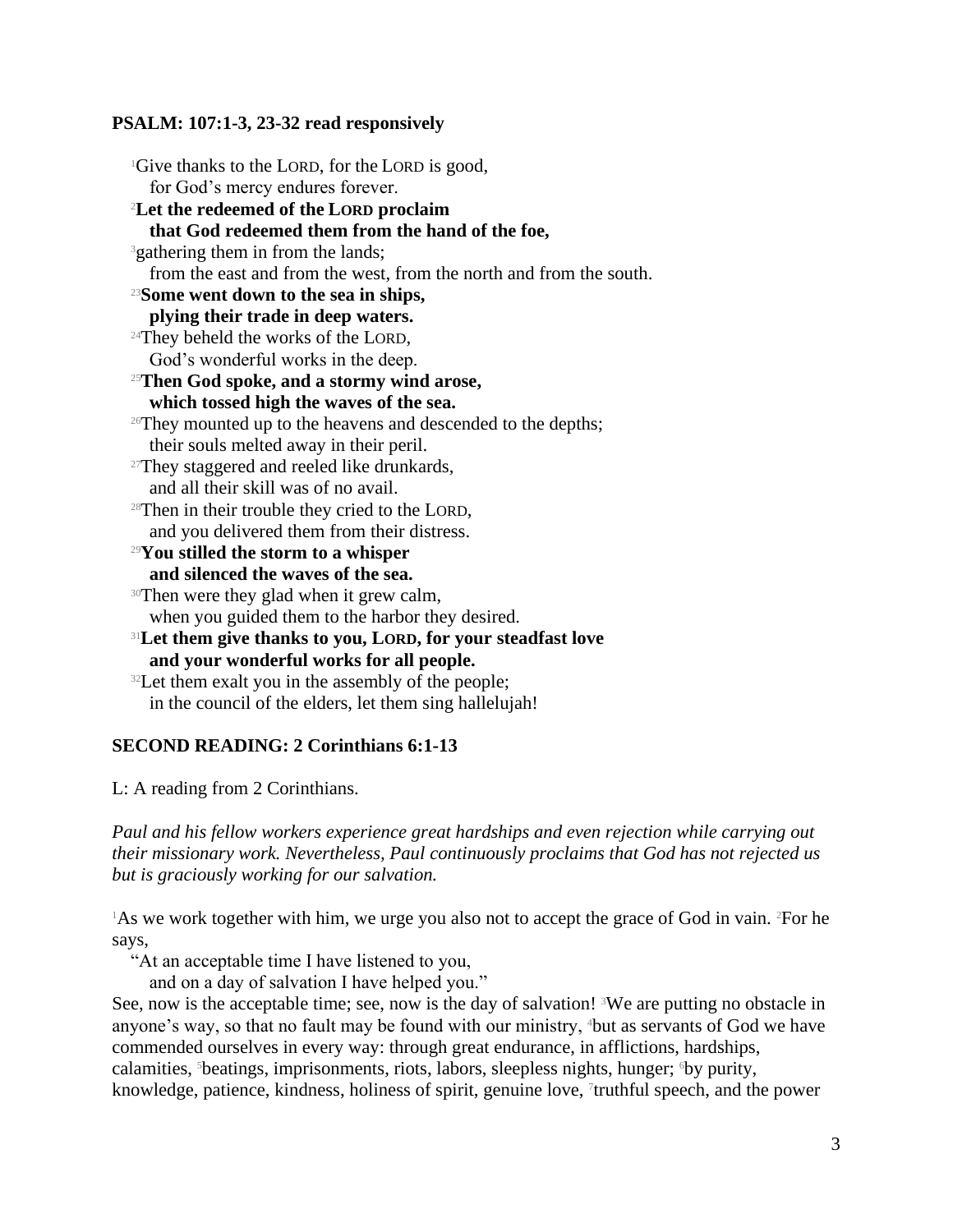of God; with the weapons of righteousness for the right hand and for the left; <sup>8</sup>in honor and dishonor, in ill repute and good repute. We are treated as impostors, and yet are true; <sup>9</sup>as unknown, and yet are well known; as dying, and see—we are alive; as punished, and yet not killed; <sup>10</sup>as sorrowful, yet always rejoicing; as poor, yet making many rich; as having nothing, and yet possessing everything.

<sup>11</sup>We have spoken frankly to you Corinthians; our heart is wide open to you. <sup>12</sup>There is no restriction in our affections, but only in yours. 13In return—I speak as to children—open wide your hearts also.

L: The word of the Lord.

#### **C: Thanks be to God.**

#### **GOSPEL ACCLAMATION**



#### **GOSPEL: Mark 4:35-41**

The holy gospel according to Mark. **Glory to you, O Lord.**

*Jesus' calming of the storm on the sea reveals his power over evil, since the sea represents evil and chaos. The boat on the sea is a symbol of the church and invites us to trust God amid life's turbulence.*

<sup>35</sup>When evening had come, [Jesus said to the disciples,] "Let us go across to the other side." <sup>36</sup>And leaving the crowd behind, they took him with them in the boat, just as he was. Other boats were with him. <sup>37</sup>A great windstorm arose, and the waves beat into the boat, so that the boat was already being swamped. 38But he was in the stern, asleep on the cushion; and they woke him up and said to him, "Teacher, do you not care that we are perishing?" <sup>39</sup>He woke up and rebuked the wind, and said to the sea, "Peace! Be still!" Then the wind ceased, and there was a dead calm.  $40$ He said to them, "Why are you afraid? Have you still no faith?"  $41$ And they were filled with great awe and said to one another, "Who then is this, that even the wind and the sea obey him?"

P: The gospel of the Lord. **C: Praise to you, O Christ.**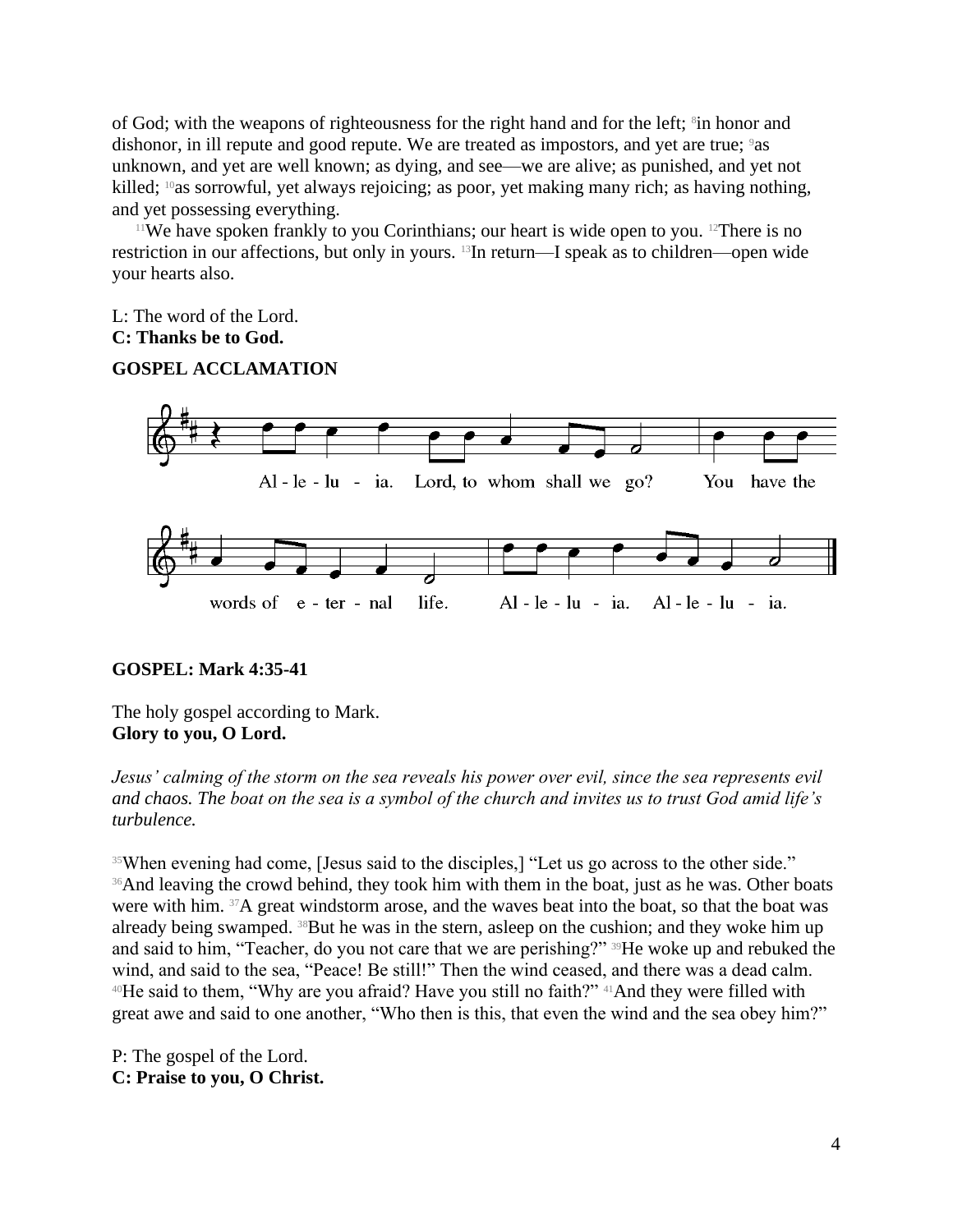#### **SERMON**

*Silence for meditation*

**HYMN OF THE DAY:** *Jesus, Savior, Pilot Me* **(ELW 755)**

#### **APOSTLES CREED**

**I believe in God, the Father almighty, creator of heaven and earth. I believe in Jesus Christ, God's only Son, our Lord, who was conceived by the Holy Spirit, born of the virgin Mary, suffered under Pontius Pilate, was crucified, died, and was buried; he descended to the dead.\* On the third day he rose again; he ascended into heaven, he is seated at the right hand of the Father, and he will come to judge the living and the dead. I believe in the Holy Spirit, the holy catholic church, the communion of saints, the forgiveness of sins, the resurrection of the body, and the life everlasting. Amen.**



#### **PRAYERS OF INTERCESSION**

A: Let us come before the triune God in prayer. *A brief silence.*

A: Holy God, you gather your people from east and west, north and south. We pray for the mission of the church throughout the world, that your steadfast love may be made known to all peoples. Lord, in your mercy, **C: hear our prayer.**

#### A: You laid the foundations of the earth and the waters are the womb of creation. The morning stars sing your name and all creation shouts for joy. We pray for your blessed creation, that it may continue to flourish and magnify your glory. Lord, in your mercy, **C: hear our prayer.**

A: You keep watch over all nations. We pray for countries experiencing violence, hunger, and unrest. Guide worldwide and local community organizations in their efforts to establish safety and justice. Lord, in your mercy,

# **C: hear our prayer.**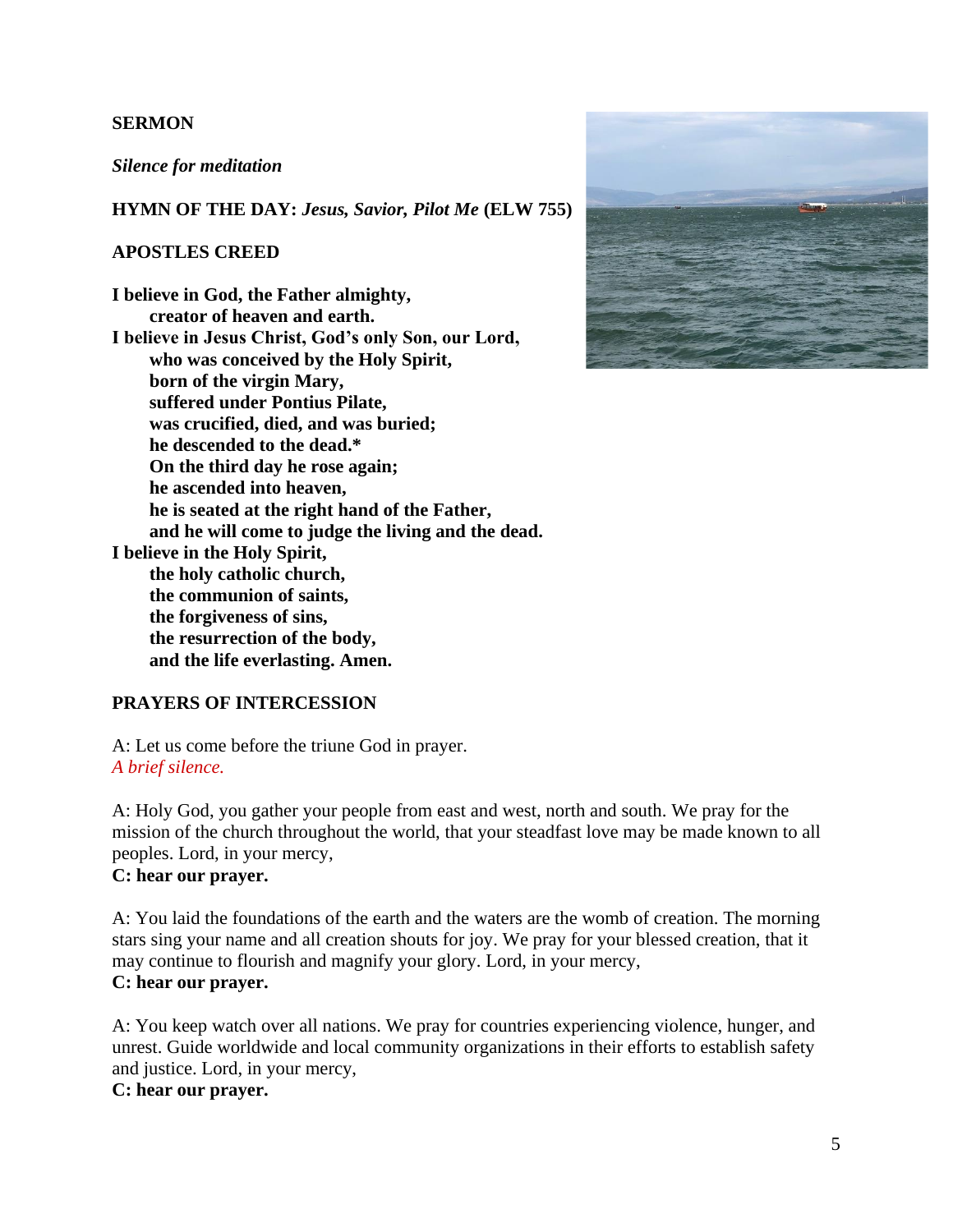A: You are close to the brokenhearted and near to those in distress. We pray for those who are experiencing oppression. Liberate us from the systems and chains that bind us. Remove the barriers that separate us from one another. Lord, in your mercy, **C: hear our prayer.**

A: You dwell with us in this faith community. We pray for our leaders and elders. Grant them knowledge, patience, and kindness, that through their leadership you may be exalted in this assembly. Lord, in your mercy,

# **C: hear our prayer.**

A: Your love endures in all situations. On this Father's Day, we pray for those who are fathers or wish to be fathers, for those with broken or strained relationships, for those who are missing their fathers, and for fathers who have lost children. Bless and strengthen them. Lord, in your mercy, **C: hear our prayer.**

A: God of all nations, we are grateful for the partnership that we, as the Upper Susquehanna of the ELCA, share with the Ansbach-Wurzburg Kirchenkreis in Germany. We especially thank you for the church leaders in Germany who have worked with us for so many years. We name especially Pastors Klaus and Annette Kuhn, who led the Partnership Committee; Pastor Hans Stiegler, Dean in Ansbach-Wurzburg; and Dr. Philipp Hauenstein, Assistant to the Bishop for the Ansbach-Wurzburg Kirchenkreis. As these servants now move on to new calls or to retirement, we ask your continued blessings upon them and their families. Lord, in your mercy, **C: hear our prayer.**

P: We lift our prayers to you, O God, trusting in your abiding grace. **C: Amen.**

# **MEAL**

God feeds us with the presence of Jesus Christ.

# **Our Offerings**

*This is our response to God's grace.*

*This ministry is funded by those who call St. John home and are excited about what God is doing through this ministry. If you are new to church, please don't feel any obligation to give. As much as we welcome your gifts for the Lord's work in this place, we care a whole lot more about you than money. We're just thrilled you're here.* 

# **OFFERTORY**

# *Offertory Hymn: Create in Me* **(ELW 186)**

*Cre-ate in me a clean heart, O God, and re-new a right spir-it with-in me. Cast me not a-way from your pres-ence, and take not your Ho-ly Spir-it from me. Re-store to me the joy of your sal-va-tion, and up-hold me with your free Spir-it.*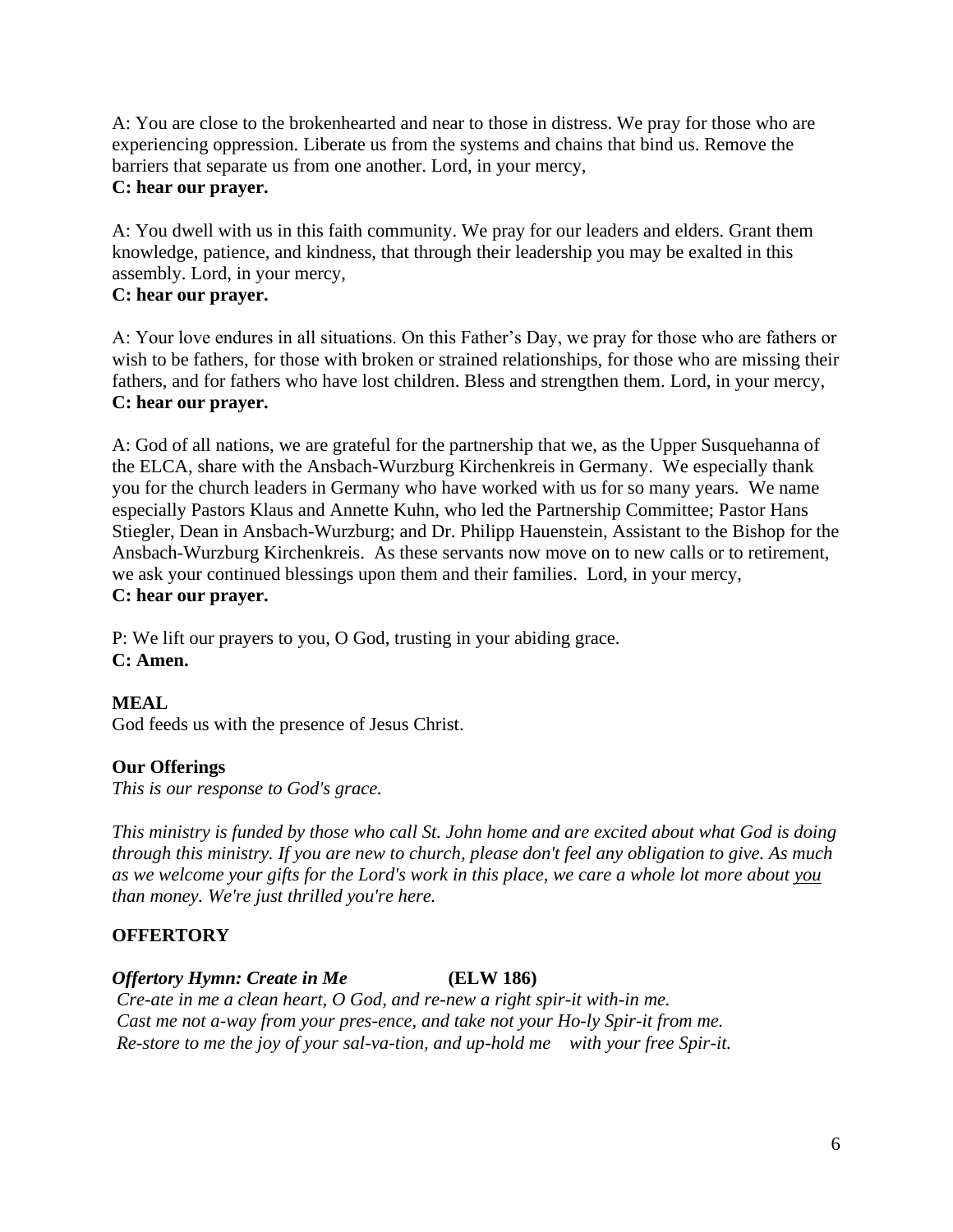# **OFFERING PRAYER**

A: Jesus, Bread of life, you have set this table with your very self,

and called us to the feast of plenty.

Gather what has been sown among us,

and strengthen us in this meal.

Make us to be what we receive here, your body for the life of the world.

#### **C: Amen.**

# **GREAT THANKSGIVING**

#### **DIALOGUE**



**PREFACE BY PASTOR**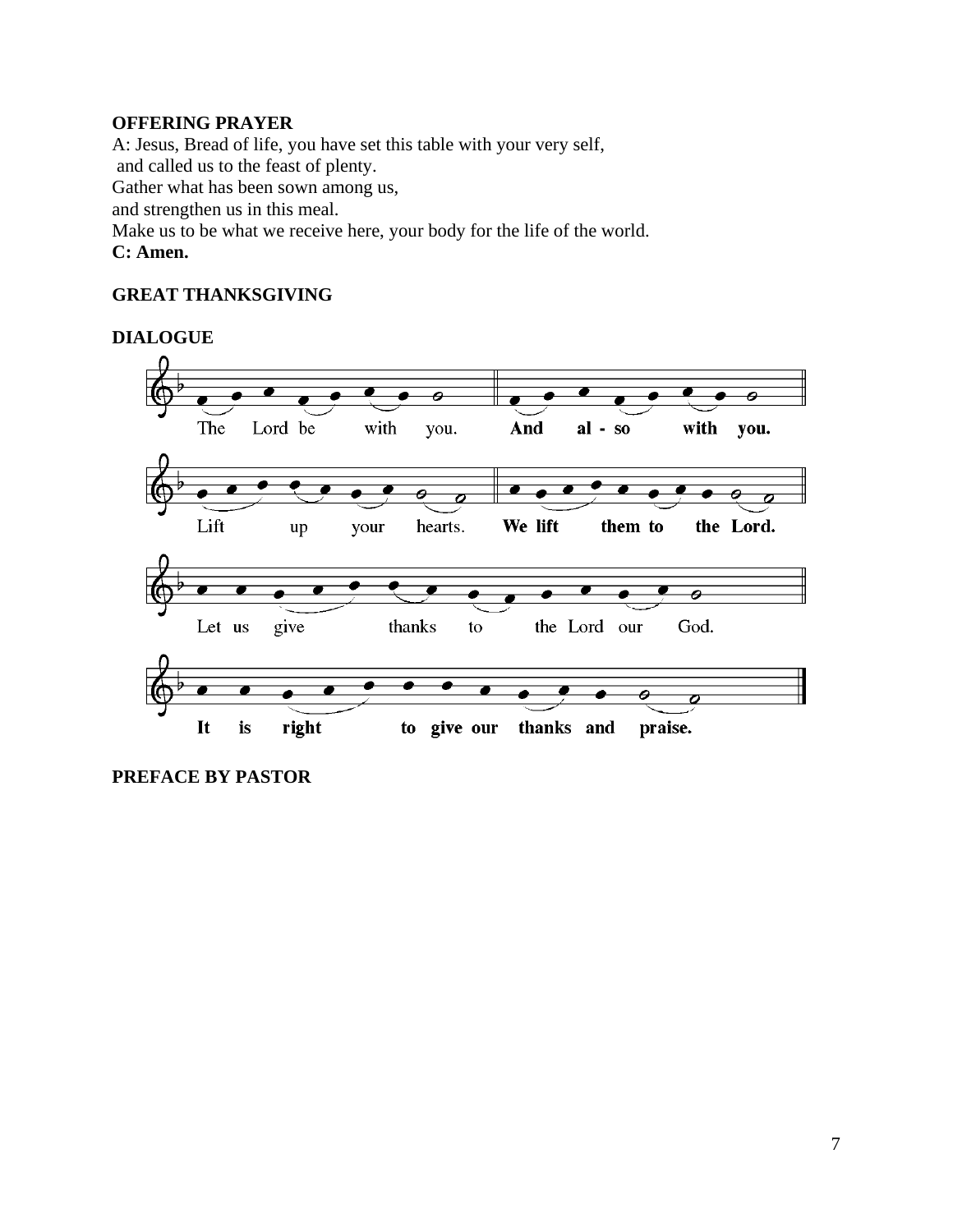

#### **THANKSGIVING AT THE TABLE**

Holy God,

our Maker, Redeemer, and Healer, in the harmonious world of your creation, the plants and animals, the seas and stars were whole and well in your praise. When sin had scarred the world, you sent your Son to heal our ills and to form us again into one. In the night in which he was betrayed, our Lord Jesus took bread, and gave thanks; broke it, and gave it to his disciples, saying: Take and eat; this is my body, given for you.

Do this for the remembrance of me.

Again, after supper, he took the cup, gave thanks, and gave it for all to drink, saying: This cup is the new covenant in my blood, shed for you and for all people for the forgiveness of sin. Do this for the remembrance of me.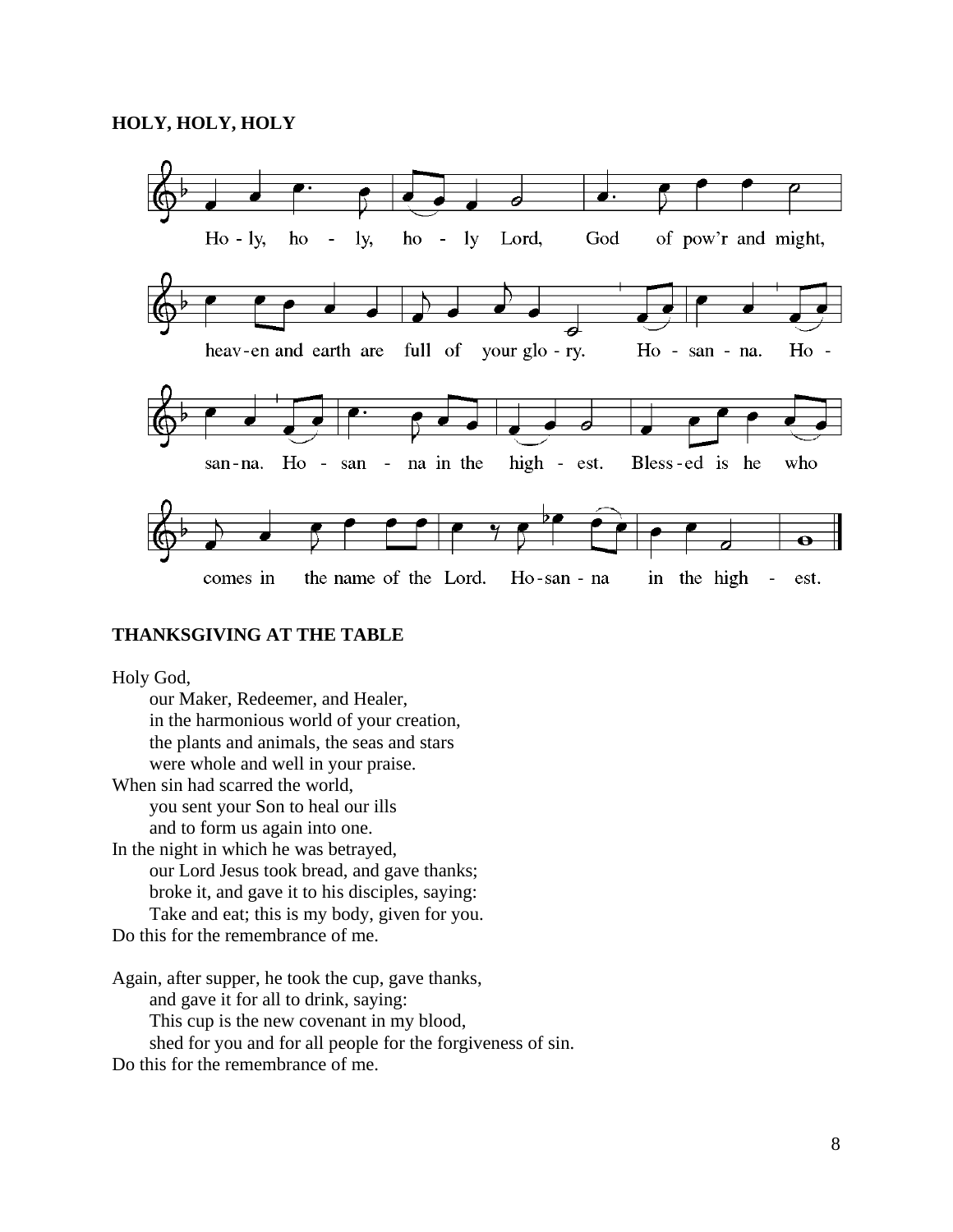Remembering, therefore,

his acts of healing, his body given up, and his victory over death, we await that day when all the peoples of the earth will come to the river to enjoy the tree of life.

Send your Spirit upon us and this meal:

as grains scattered on the hillside become one bread, so let your Church be gathered from the ends of the earth, that all may be fed with the Bread of life, your Son. Through him all glory and honor is yours,

Almighty Father, with the Holy Spirit, in your holy Church, both now and forever. **C: Amen**

#### **LORD'S PRAYER**

**Our Father, who art in heaven, hallowed be thy name, thy kingdom come, thy will be done, on earth as it is in heaven. Give us this day our daily bread; and forgive us our trespasses, as we forgive those who trespass against us; and lead us not into temptation, but deliver us from evil. For thine is the kingdom, and the power, and the glory, forever and ever. Amen.**

#### **INVITATION TO COMMUNION**

Christ has set the table with more than enough for all. Come!

# **COMMUNION**

*When giving the bread and cup, the communion ministers say*

The body of Christ, given for you. The blood of Christ, shed for you. *and each person may respond*

Amen.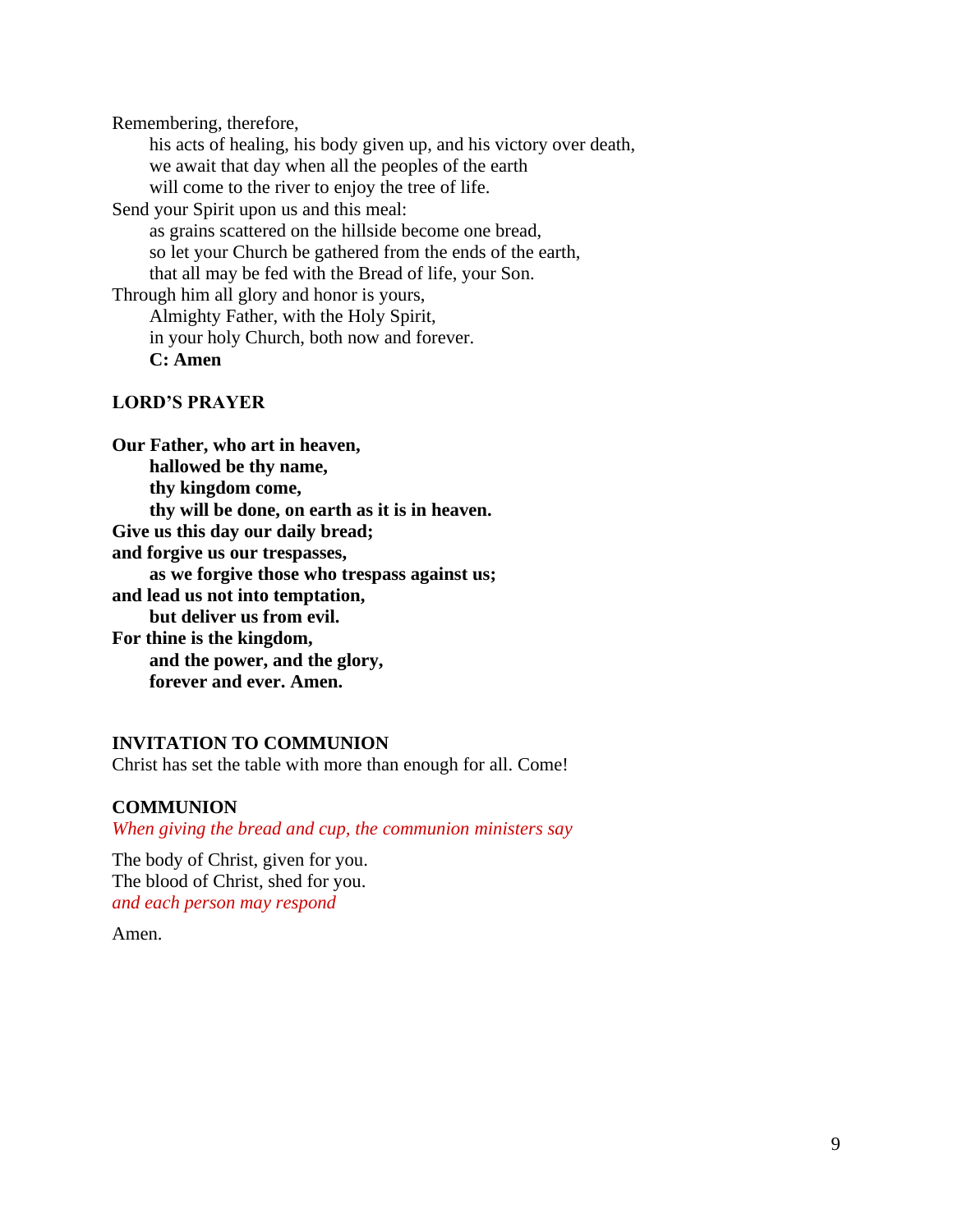## **COMMUNION SONG**



# **SONG AFTER COMMUNION** *Jesus Remember Me (ELW 616)*

"Jesus, remember me when you come into your kingdom. Jesus, remember me when you come into your kingdom."

#### **PRAYER AFTER COMMUNION**

P: Jesus, Bread of life, we have received from your table more than we could ever ask. As you have nourished us in this meal, now strengthen us to love the world with your own life. In your name we pray. **C: Amen.**

# **SENDING**

God blesses us and sends us in mission to the world.

#### **BLESSING**

The blessing of God, who provides for us, feeds us, and journeys with us,

 $+$  be upon you now and forever.

#### **Amen.**

#### **SENDING SONG** *Faith of Our Fathers* **(ELW 812)**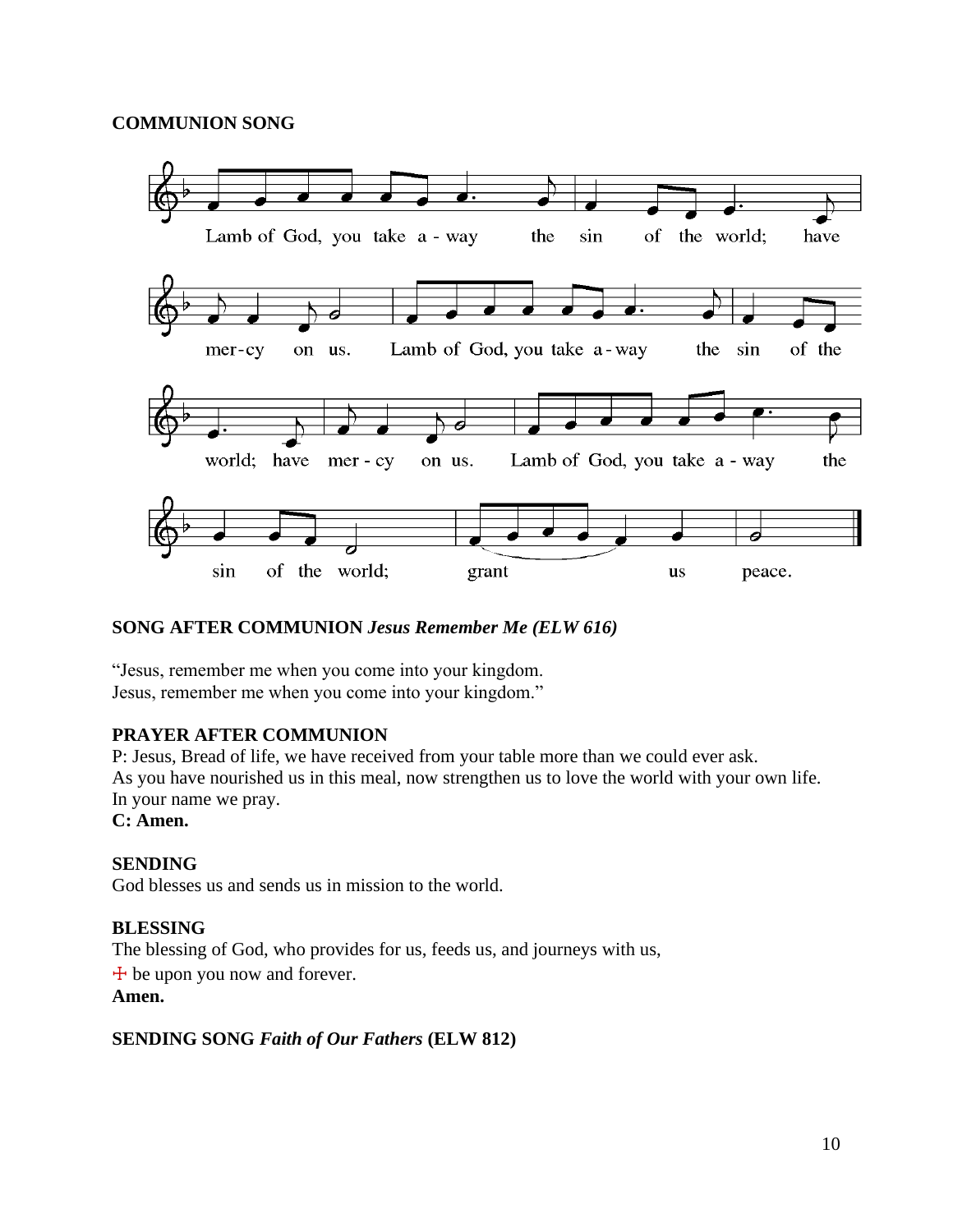# **DISMISSAL** Go in peace. You are the body of Christ. **Thanks be to God.**

#### **Postlude**

## **Happy Fathers Day**

The youth of St. John would like to celebrate all the Men of St. John this morning in honor of Father's Day. Please stop and pick up a small gift from the youth of St. John.

#### *Announcements*

*We extend our sympathies to the family of Rev. Donald Nice who died on Monday, June 14, 2021. A service of Christian burial was held yesterday, June 19.*

Remember in prayer: Rowen Aldridge, Luke Antolick, Connie Barker, Bob Braucht, Rev. Dr. Roger Fisher, Dawn Hauser, Linda and Ralph Lehman, David Mitchell, Ginny Moffitt, Bob and Phyllis Moriarity, Kathy Neal, Ruth Nice, Jean Ann Snyder, Shane Snyder, John Truax, and all of our shut-ins; the safety of our military troops around the world (Mark Baier, Isaac Boring, Jade Cordrey, Paul Laidacker, Kenny Leitch, Steven Moore, Maddison Myers, Tyler O'Neal, Adam Shaffer, Aaron Stabley, Paul St. James, Jenna White); Family Promise and the homeless in our counties. Bishop Eaton, our Presiding Bishop; and Bishop Collins, Bishop of the Upper Susquehanna Synod. For our Companion Synod in Liberia and Ansbach-Wurzburg, Germany; and for the New Love Center as it seeks to build a new food hub.

Jane Shaffer has been moved to Roseview Nursing Home in Williamsport. Dave Kuehl has been moved to Encompass Health, Pleasant Gap.

Special Thanks to this week's helpers: Lectors – Shane Snyder; Assisting Ministers - Gary Johnson and Karen Aucker; Acolyte –; Head Usher -Kaye Long; Teller-Betty Allen; Bulletin sponsor -Cynthia Breon;

Next week's helpers: Lector –Deb Heydrich; Assisting Ministers -Joyce Bruacht and Carl Schaefer; Acolyte –; Head Usher -Kaye long; Teller-Betty Allen; Bulletin Sponsor -Cynthia Breon;

The altar flowers are given to the Glory of God in loving memory of my parents, Marge and Boyd Murray given by Bob, Jean Ann and Shane Snyder

The Lutheran Church **Women's Prayer Chain** is a vital ministry of St. John Lutheran. Anyone in need of prayers is asked to contact any of the following persons:

> Gloria Ely – 570-873-3597 Sarah Davidson - 570-398-0659 Joyce Braucht - 570-398-2852